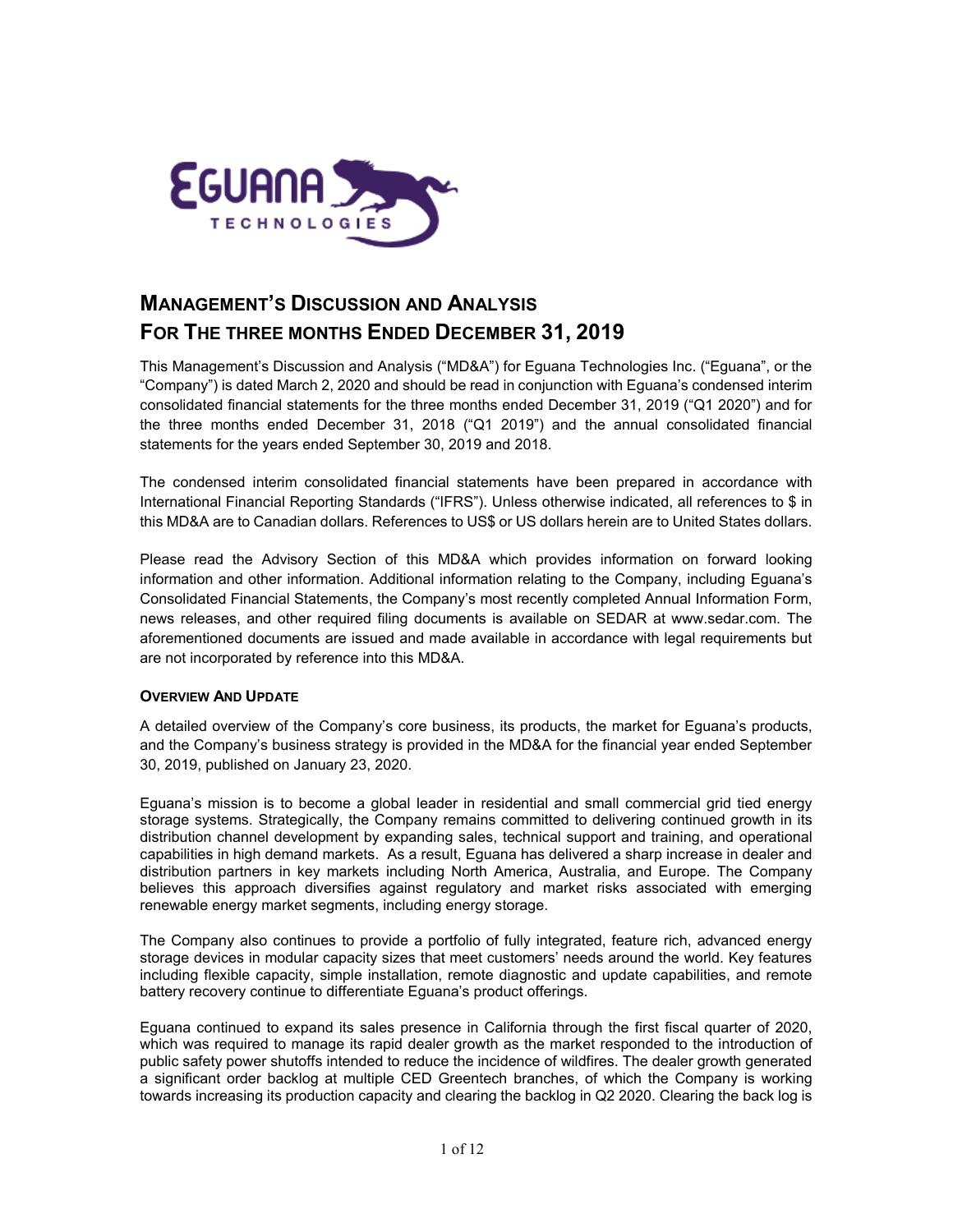critical to enable continued growth in same-dealer sales and new dealer signup, which is expected to increase through the first half of the calendar year.

The Company also put significant focus and resources on increasing shipments to satisfy the recurring order growth coming from the Hawaiian market. Unlike prior years in Hawaii, wherein market demands traditionally decline at the turn of the calendar, demand has carried straight through as the market continues to expand. The Company expects this positive growth to remain consistent across the entire year.

In Europe, the Company's partnership with Q Cells has progressed positively with increasing adoption of the product by Q.Partners, driven primarily by the Enduro's simple installation process. The Q.Home+ Enduro is the only system in the market that can be installed and placed into operation without any configuration of software or parameters required by the installer. The Company will continue to streamline integration with the full range of solar PV solutions offered by Q Cells to provide best in class experience for the Q.Partners. Q Cells has also introduced a financing package for its solar systems, which is presently offered only for systems including Eguana's energy storage product. To appropriately meet the expected growth in Europe the Company has completed its Enduro manufacturing transition to Jabil Circuit, its contract manufacturing partner. Fully integrated systems have been manufactured and tested, with shipments beginning in the first week of March from Italy.

In Australia, Eguana remains focused on the South Australian market and virtual power plant ("VPP") opportunities within the State, notwithstanding the South Australian government's Home Battery Scheme delivering well below industry expectation. Eguana has been successful in achieving dealer growth in Australia based on the Simply Energy VPP and premium backup power applications. Australia will remain an important long term market for distributed energy storage due to its high adoption of rooftop solar, but in accordance with other industry players, the Company has tempered its sales outlook for 2020.

Late in Q1 2020 the Company also signed a development agreement with a major player in the global renewable energy market to be able to offer them a residential energy storage solution using their preferred Energy Management System ("EMS"). This partnership will open new opportunities for Eguana through 2020 in residential fleet aggregation, virtual power plant, and energy storage financing.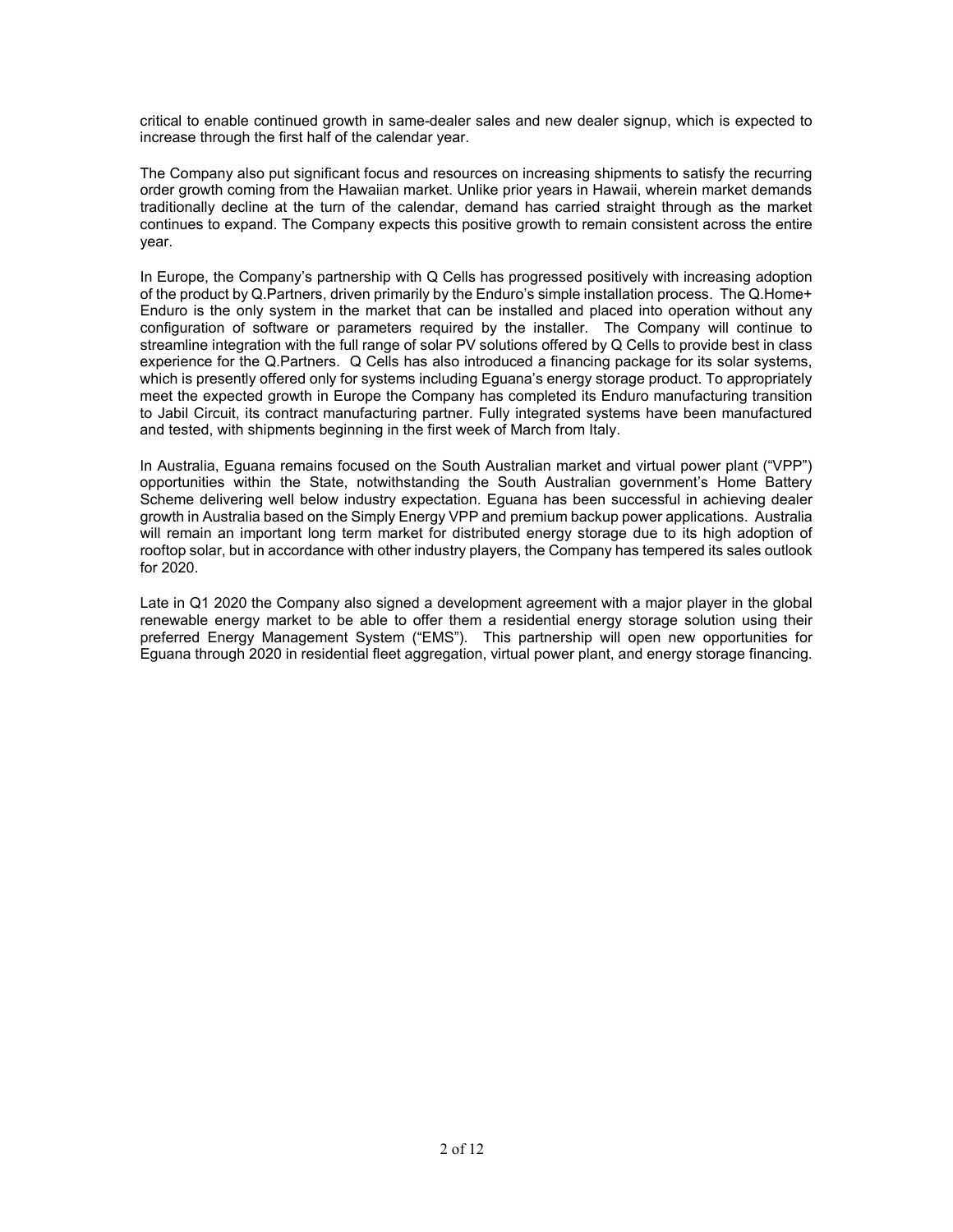# **Q1 2020 OPERATING RESULTS**

The following table sets forth a summary of the results of operations for the three months ended December 31, 2019 and 2018.

|                                        | Q1 2020     | Q1 2019            |
|----------------------------------------|-------------|--------------------|
| Sales and engineering services         | 2,802,161   | 854,647            |
| Cost of goods sold                     | 2,387,473   | 757,629            |
| Gross margin                           | 414,688     | 97,018             |
| Expenses<br>General and administrative | 488,883     |                    |
| Selling and marketing                  | 540,752     | 743,368<br>730,688 |
| Product research and development       | 217,382     | 239,930            |
| Operations                             | 267,422     | 186,983            |
|                                        | 1,514,439   | 1,900,969          |
| Loss before undernoted items           | (1,099,751) | (1,803,951)        |
| Financing costs                        | (486, 351)  | (318, 526)         |
| Other income                           | 1           | 10                 |
| <b>Net loss</b>                        | (1,586,101) | (2, 122, 467)      |
|                                        |             |                    |

#### *Sales and engineering services*

The Company's revenue is derived from the sale of energy storage systems. The systems come in multiple size configurations to meet individual customer and regional requirements and are branded as the Evolve, the Enduro, and the Elevate. Each system maintains approximately 90% bill of material consistency through the electronics topology, which is where many of the Company's proprietary patents reside. Each system is capable of performing customer and grid related services including solar selfconsumption and back-up power functionality along with a suite of grid services including frequency and voltage control, and VPP's. The Company's customer base is addressed primarily through global distributors and large installers, who in turn market and sell systems to their customer base. Through a series of online and in person training programs, Eguana ensures that its customers are appropriately educated and trained on product features and installation best practices prior to sales, as all installation, maintenance and subscriptions are the responsibility of the distributor or installer.

For the three-month period ended December 31, 2019, product sales were \$2,384,799, representing a 179% increase over the product sales of \$854,647 for the same period in 2019. The sales increase was as result of consistent order growth and market share, and the associated distribution and sales partnerships.

Sales of engineering service was \$417,362 for Q1 2020, compared to \$nil for Q1 2019. The increase in engineering services was due to work performed to date for a new development contract, whereby the Company was awarded a total of USD \$763,000 to develop and certify proprietary residential storage systems for its partner to distribute through sales channels across global markets.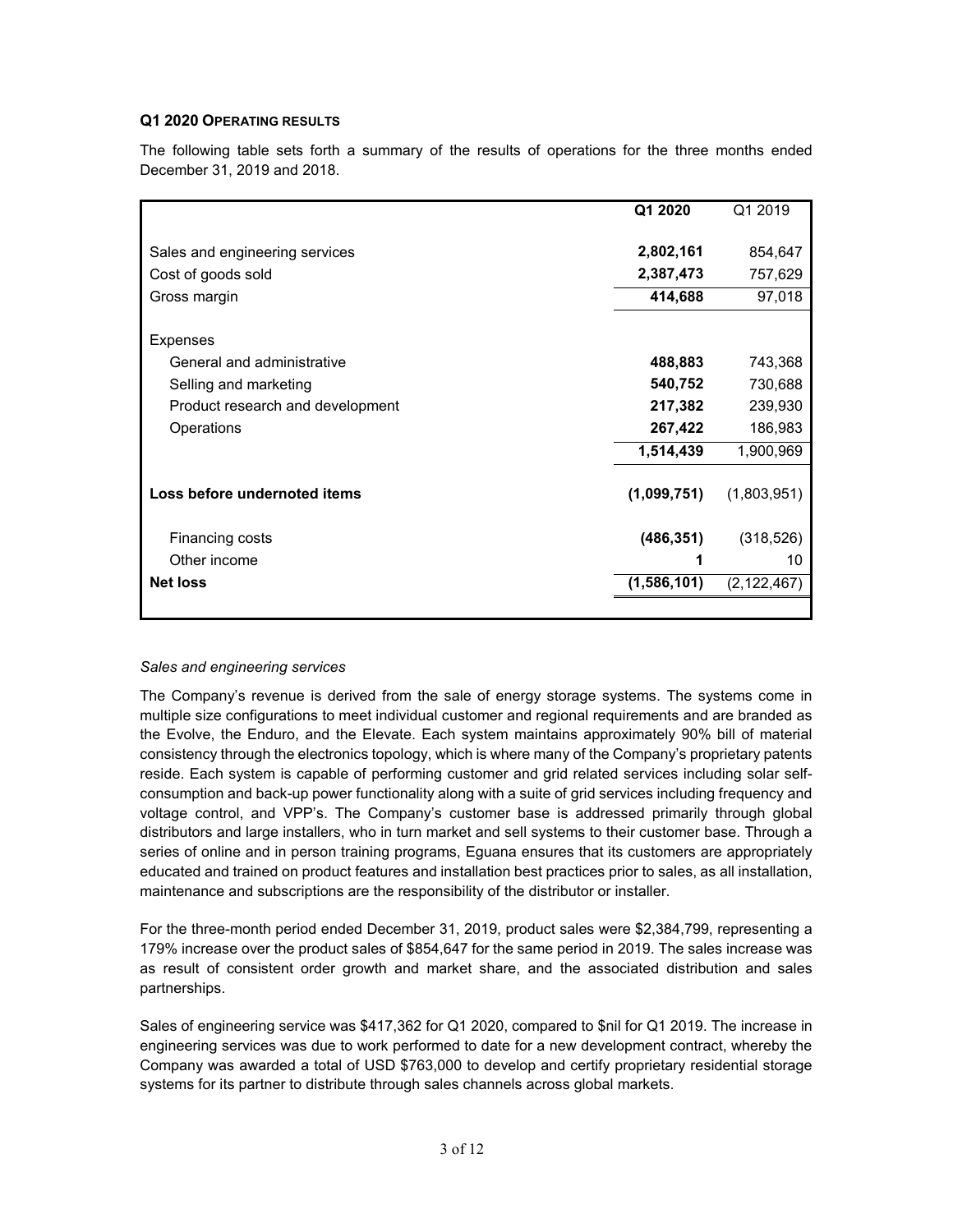The Company does expect to continue to see quarterly fluctuations in revenues generated from the Company's various markets, sales regions and sales channels due to variability associated with the timing of customer purchase decisions.

# *Gross margin*

For the three months ended December 31, 2019, product sales resulted in a gross margin of 1.4% or \$34,394 as compared to a gross margin on product sales of 11.4% or \$97,018 in Q1 2019. Energy storage system gross margins were negatively impacted due to the decision to expedite material deliveries towards the end of the fourth quarter to shorten lead times as a result of increased sales orders, primarily in Hawaii, which extended into the first half of Q1 2020. Additionally, gross margin was impacted by a mix change with the addition of European shipments of the Enduro product, which currently carries a lower gross margin relative to the Evolve and Elevate products.

The Company expects to see gross margins of product sales improve with the completion of the transition to contract manufacturing including North American and Australian products, along with cost reduction activities targeted to roll out through the second and third fiscal quarters of 2020.

Engineering services contributed \$380,294 to the margin in Q1 2020 for services provided to a partner to develop and certify proprietary residential storage system. There were no engineering services in Q1 2019.

# *Expenses*

Operating costs for the three months ended December 31, 2019 were \$1,514,439, down \$386,530 from the same period in 2018.

• General and administrative expenses ("G&A") decreased by \$254,485 in Q1 2020 as compared to Q1 2019. The decrease in G&A cost can primarily be attributed to the reduction in share based payments. Q1 2020 had 8,782,316 options outstanding, as compared to 10,209,380 for the same period in 2019, as well as the impact of older option vesting periods expiring. The remaining decrease is largely due to the impact of unrealized foreign exchange gain, versus a exchange loss in 2019, offset slightly by increases in salaries due to the growth of the Company.

G&A expenses consist primarily of salaries (including the value of stock options for all employees), employee benefits and overhead expenses that are not otherwise allocated to other categories, occupancy, all professional fees, investor relations costs, travel costs, unrealized foreign exchange gains and losses and amortization.

• Selling and marketing costs in Q1 2020 decreased \$189,936 as compared to Q1 2019. This decrease is due to the non-reoccurring costs associated with the setting up of the Australian and German offices in the first quarter of 2019, including higher travel, advertising, and consulting costs.

Included in these costs are salaries and benefits of personnel employed in marketing and customer account relationships, travel, costs of trade shows, ands portions of the Executive Vice President's ("EVP") and the Chief Executive Officer's ("CEO") compensation that relate to business development.

• Product research and development costs in Q1 2020 remained relatively consistent with Q1 2019 expenses.

Included in product research and development are costs associated prototype development and certification, market analysis in support of new product definition, salaries and benefits of the engineering group, and a portion of the EVP compensation.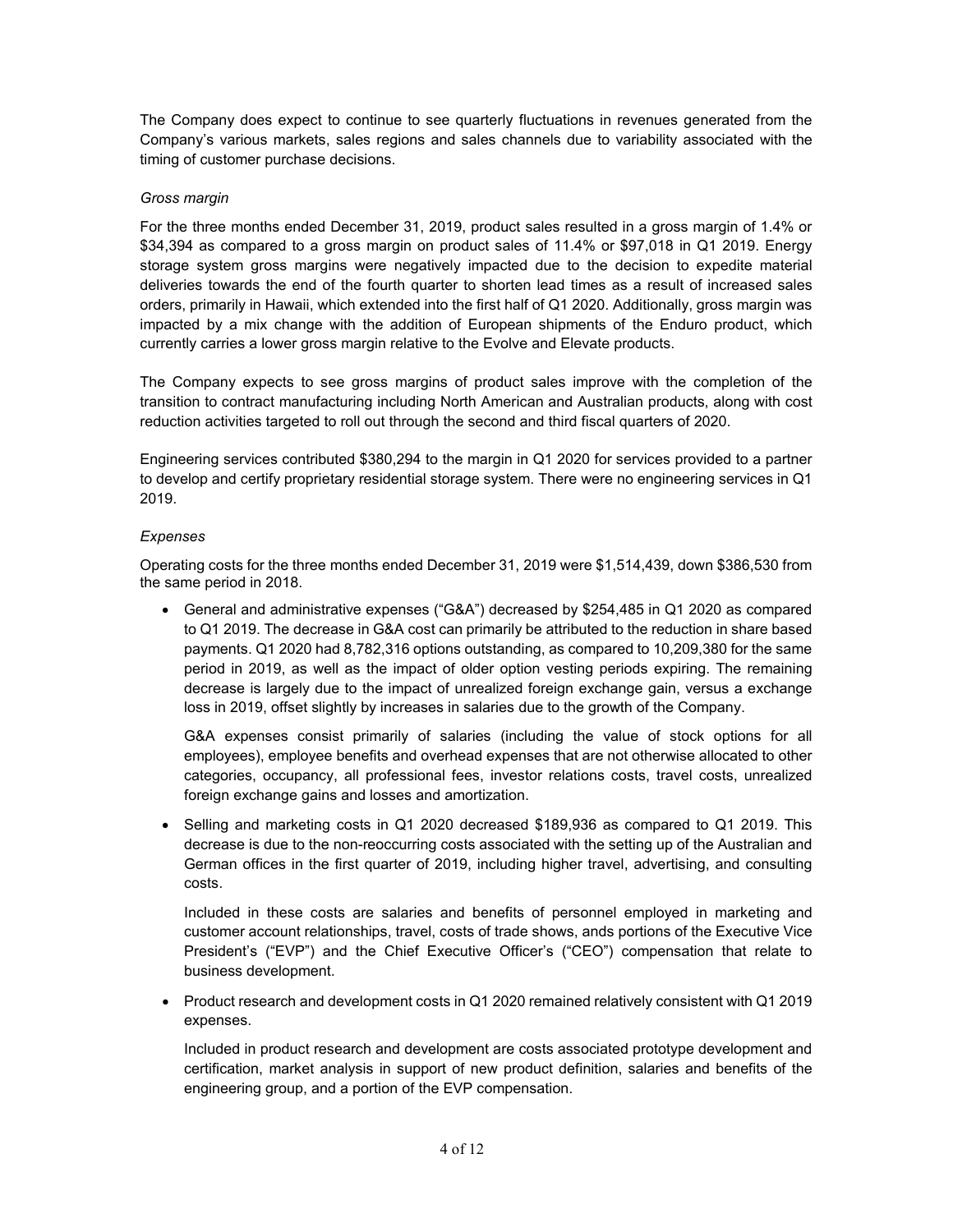• Operations costs in Q1 2020 were up slightly by \$80,439 from the same period in Q1 2019. This increase is due to the added operational staff salary allocations, as well as the addition of an inventory storage facility to support North American growth.

Operations costs include salaries and benefits of employees directly allocated to this function and overhead cost allocations to support the operations personal.

#### *Financing Costs*

Financing costs in Q1 2020 were up \$167,825 as compared to Q1 2019. Approximately \$170,000 of the increase is due to the accretion of the preferred shares financing in Q2 2019, while \$186,000 of the increase is due to the accretion of convertible debentures issued in the second half of fiscal 2019. This increase is offset with a reduction in long term debt accretion due to an amendment with the Company's Senior Lender, wherein the monthly payments were reduced and comprised of interest only for four months commencing November 1, 2019 through February 1, 2020.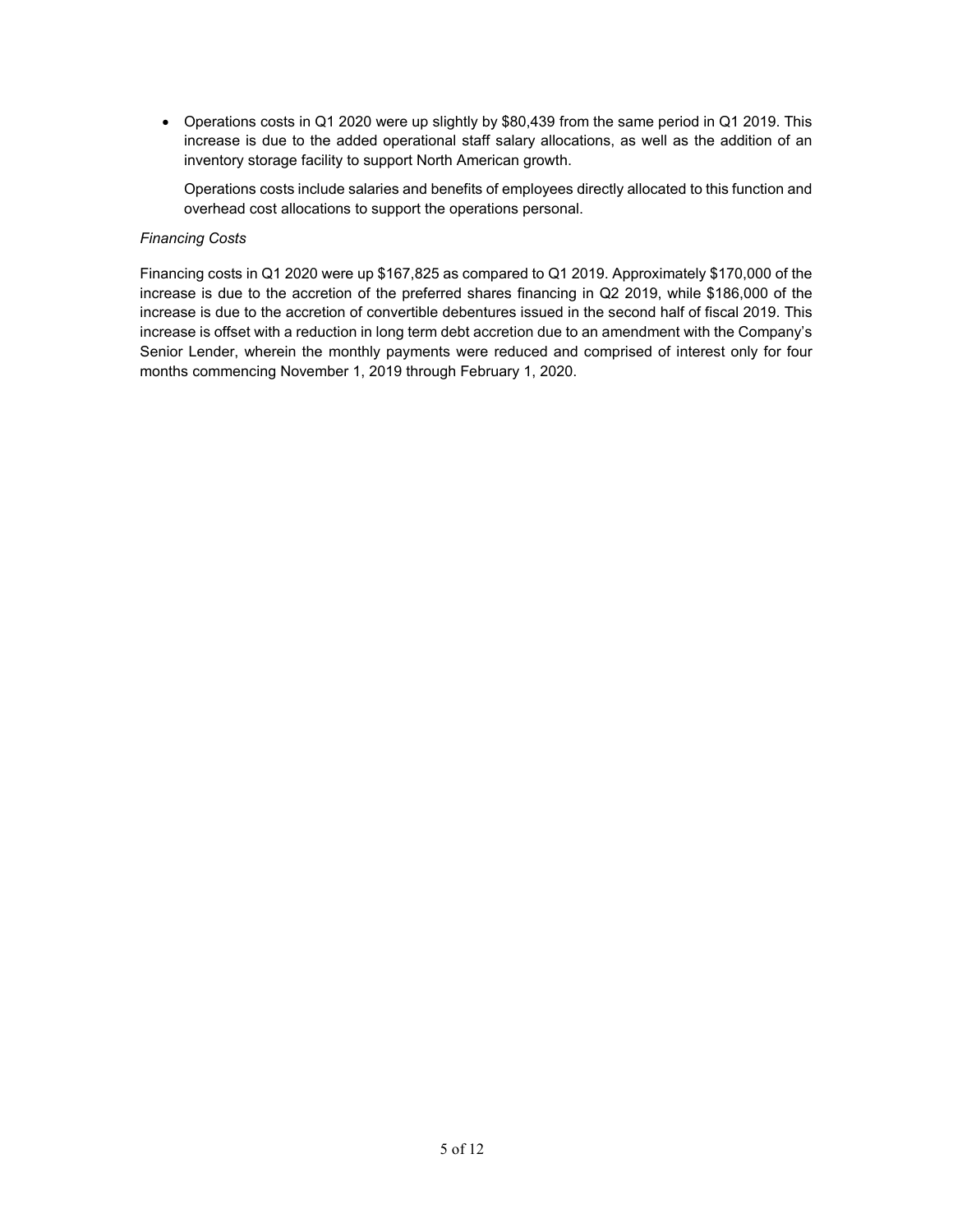# **MANAGEMENT DISCUSSION OF FINANCIAL RESULTS**

| <b>Operating activities</b>                | Q1 2020     | Q1 2019       |
|--------------------------------------------|-------------|---------------|
| Net loss                                   | (1,586,101) | (2, 122, 467) |
| Share-based payments                       | 37,916      | 138.391       |
| Finance costs                              | 486,351     | 318,526       |
| Amortization of capital assets             | 46,019      | 36,155        |
| Amortization of leased assets              | 43,622      |               |
| Warranty provision                         | 53,639      | 40,301        |
| Unrealized foreign exchange (gain)<br>loss | (52, 636)   | 214.030       |
|                                            | (971, 190)  | (1,375,064)   |
| Net change in non-cash working<br>capital  | 2,224,787   | 197,084       |
| Cash flow used in operations               | 1,273,597   | (1, 177, 980) |
|                                            |             |               |

#### **Net Loss**

Net loss for Q1 2020 decreased by \$536,366 over the net loss in Q1 2018. The decrease in net loss can be attributed to a decrease in share-based payments and non-reoccurring costs in Q1 2019 associated with the setup of the facilities in Australia and Germany. Additionally, the first quarter of 2020 included engineering revenue associated with a new development contracts, which did not exist in 2019.

#### **Share-based Payments**

Share-based payments were \$37,916 in the three-month period ended December 31, 2019, down from \$138,391 from the same period in 2018. This is due to the passing of time of older option grants, as each tranche is recognized on a grade vesting basis over the period in which the option vests. As of December 31, 2019 there were a total of 8,782,316 options outstanding, as compared to 10,209,380 for the same period in 2018.

#### **Finance Costs**

Financing cost for the three-month period ended December 31, 2019 were higher than the same period in 2018 primarily due to the accretion of the preferred shares financing in Q2 2019 and the added accretion of convertible debentures issued in the second half of fiscal 2019. This increase is offset with a reduction in long term debt accretion due to an amendment with the Company's Senior Lender, wherein the monthly payments were reduced and comprised of interest only for four months commencing November 1, 2019 through February 1, 2020.

#### **Unrealized Foreign Exchange (Gain) Loss**

Unrealized foreign exchange gain in Q1 2020 resulted from a favourable shift in foreign exchange rates during the period, in particular in regards to debt and deferred revenue denominated in USD. In Q1 2019, the change in foreign exchange rates were unfavourable and resulted in the recognition of a loss for the period.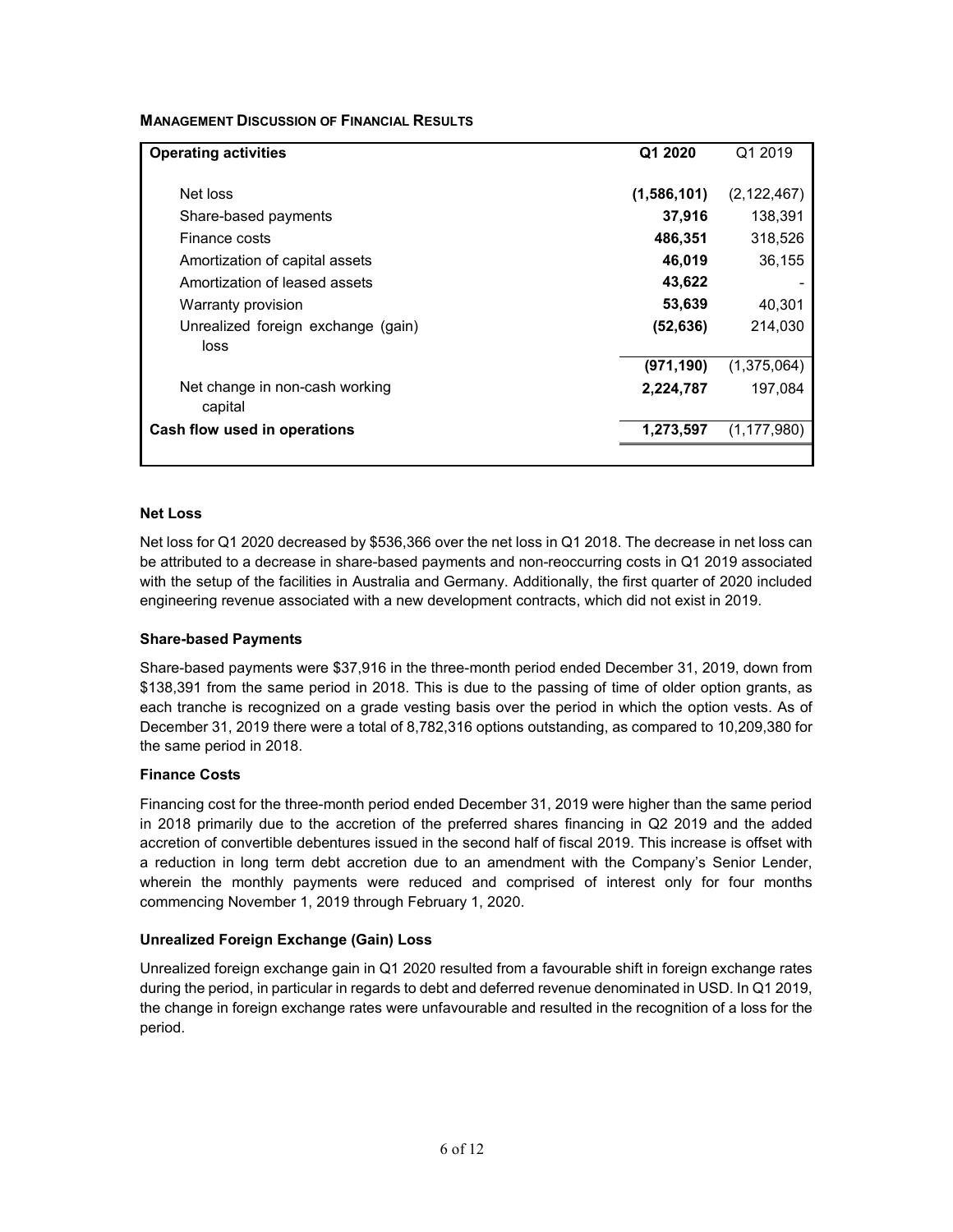# **Summary of Quarterly Results**

|               | 2020           |             | 2019        |                |                | 2018        |            |             |
|---------------|----------------|-------------|-------------|----------------|----------------|-------------|------------|-------------|
|               | Q <sub>1</sub> | Q4          | Q3          | Q <sub>2</sub> | Q <sub>1</sub> | Q4          | Q3         | Q2          |
| Sales         | 2,802,161      | 825.492     | 774.670     | 973.140        | 854.647        | 119.069     | 1.355.668  | 1,103,774   |
| Net (loss)    | (1,586,101)    | (2,629,525) | (2,228,210) | (2, 160, 438)  | (2, 122, 467)  | (1,638,569) | (220, 223) | (1,725,937) |
| Per share (1) | (0.01)         | (0.01)      | (0.01)      | (0.01)         | (0.01)         | (0.01)      | (0.00)     | (0.01)      |

(1) Basic and diluted

#### **LIQUIDITY AND CAPITAL RESOURCES**

#### **Liquidity**

The Company manages its capital with the prime objectives of safeguarding the business as a going concern, creating investor confidence, maximizing long-term returns and maintaining an optimal structure to meet its financial commitments and to strengthen its working capital position. At present, the capital structure of the Company is primarily composed of shareholders' equity and debt. The Company's strategy is to access capital, primarily through equity issuances, asset based lending, and other alternative forms of debt financing. The Company actively manages its capital structure and makes adjustments relative to changes in economic conditions and the Company's risk profile.

Eguana received \$21,532 from financing activities in Q1 2020 (Q1 2019 - \$1,370,442) and received \$1,273,597 in operations during Q1 2020 (Q1 2019 –used \$1,177,980).

Working capital represents the Company's current assets less its current liabilities. The Company's liquidity, as measured by the Company's working capital deficit at the end of Q1 2019 was \$4,442,653 (September 30, 2019 – \$3,048,553).

As at December 31, 2019 the Company had net liabilities of \$12,574,326, which increased from \$11,020,980 at September 30, 2019. This can be primarily be attributed to the receipt of the short-term bridge loan in Q1 2020 and an increase in deferred revenue from deposits collected due to sales growth.

The Company has recorded \$4,134,148 in accounts payables and accrued liabilities, of which \$1,072,877 is in dispute. In addition, the Company has \$333,131 in short-term debt, \$1,728,597 in longterm debt, \$422,700 in debentures, \$233,958 in lease obligations, and \$178,714 in other liabilities payable over the next 12 months.

No unusual trends or fluctuations are expected outside the ordinary course of business.

The Company is currently in a dispute with a prior customer in Germany as a result of the cancellation of a supply contract. A claim has been prepared to recover 1,479,332 Euros (\$2,213,229 CAD) for unpaid invoices and interest, along with the option to claim an additional 903,584 Euros (\$1,351,852 CAD) for European inventories purchased to fulfil this contract. Litigation is inherently uncertain and while legal counsel advises that the Company has a strong case, the receivable is being carried on the books at near zero. A favorable outcome in the dispute would increase the current assets of the Company.

The above noted prior customer has made warranty claims related to the Company's first generation, 3 phase Comfort series product. Management believes this claim is without merit and that any product failures are tied directly to a fundamental system failure in the design for which the customer was solely responsible.

The Company's former contract manufacturer submitted a claim in the Court of Queen's Bench in Alberta against Eguana for 1,534,000 Euros (\$2,295,028 CAD) related to the cancellation of the above noted supply contract. The Company is disputing 799,000 Euros (\$1,195,389 CAD) of the amount the contract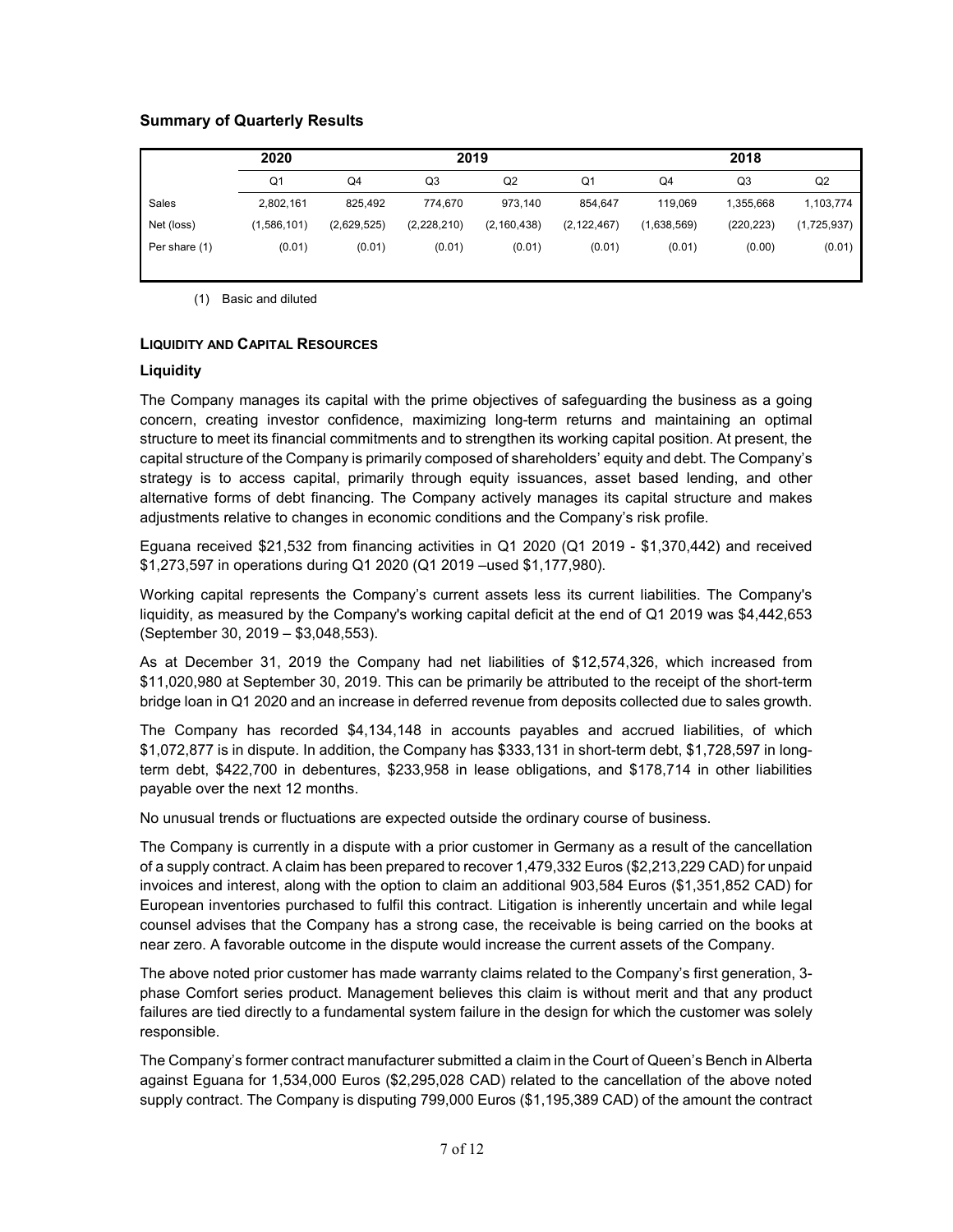manufacturer has claimed. The Company has recorded in its financial statements the undisputed amount, therefore a successful defense of the claim submitted by the former contract manufacturer would positively impact the Company. The Company has counter claimed the contract manufacturer for 6.8 million Euros (\$10.6M CAD).

# **Outstanding Debt**

In December 2017, the Company issued \$1,500,000 USD of debt, bearing an interest rate of 12.5% per annum which will be repaid in equal instalments starting in July 2018 for 30 months. In August 2018, the Company drew an additional \$750,000 USD bearing an interest rate of 12.5% per annum which will be repaid in equal instalments starting in March 2019 for 30 months. In October 2018, the Company drew the remaining \$750,000 USD from its Senior Lender, bearing interest at 12.5% per annum, which will be repaid in equal instalments starting in May 2019 for 30 months. As part of the Senior Loan, the Company issued 2,951,733 warrants which convert into an equal number of shares with an exercise price of \$0.17 and an expiry date of December 20, 2022. The exercisable warrants are exchangeable for \$1,000,000 USD after the earlier of a liquidity event or September 30, 2021. On December 31, 2019, the Company entered an amendment with its Senior Lender to the original loan agreement wherein the monthly payments were reduced and comprised of interest only for four months commencing November 1, 2019 through February 1, 2020. The Senior Loan will continue to bear interest at a rate of 12.5% per annum and will now be repaid February 1, 2022. In consideration for this, 4,161,333 common share purchase warrants were issued at a price of \$0.06 per warrant for a period of five years from the date of issuance, subject to TSX Venture Exchange ("TSXV") approval.

In August 2018, the Company entered into a loan agreement for general working capital for \$1,300,000 with its largest shareholder, DHCT II Luxembourg SARL. The loan is due one month after the final Senior Loan payment is made. The loan bore interest at a fixed annual rate of 8%. The interest is paid at the same time the loan is repaid. As consideration for the advance of the DHCT loan, which has a second priority lien on all the assets of Eguana and its material subsidiaries, the Company issued common shares purchase warrants, entitling the Lender to purchase an aggregate of up to 1,238,095 common shares at a price of \$0.21 per common share for a period of three years from the date of the loan.

In December 2018, the Company issued 715 Limited Partnership units at a price of \$1,000 per unit resulting in gross proceeds of \$715,000 via its subsidiary EGT Markets Limited Partnership. In February 2019, Eguana exercised its right to convert 715 EGT Markets Limited Partnership units to common shares of Eguana and issued 3,575,000 shares.

On February 7, 2019, the Company issued 300,000 shares of newly created Series A First Preferred Shares (the "Series A Shares") at \$10.00 per Series A Share (the "Issue Price") for aggregate gross proceeds of \$3,000,000 (the "Offering"). The Series A Shares were issued and sold to the Company's largest shareholder, DHCT II Luxembourg SARL (the "Investor"), the investment vehicle of funds managed by Doughty Hanson & Co Managers Limited. The Series A Shares are convertible by the Investor at any time into common shares of the Company at a price of \$0.24 per common share. The Company may force conversion of the Series A Shares once its TSX-V listed share price is equal to or greater than \$0.60 for at least 60 consecutive days. In connection with the Offering, the Company and the Investor also entered into a loan settlement and conversion agreement whereby an additional 134,860 Series A Shares were issued to the Investor at the Issue Price to replace the existing \$1,300,000 secured loan facility.

On June 21, 2019, the Company issued 3,012 unsecured convertible debentures ("Debentures") by way of a private placement, at a price of \$1,000 per debenture, for total gross proceeds of \$3,012,000. Each Debenture is convertible into 6,666.67 common shares and issued with 3,333.33 warrants. The debentures bear interest at 10% per annum, paid semi-annually, and mature on June 21, 2022.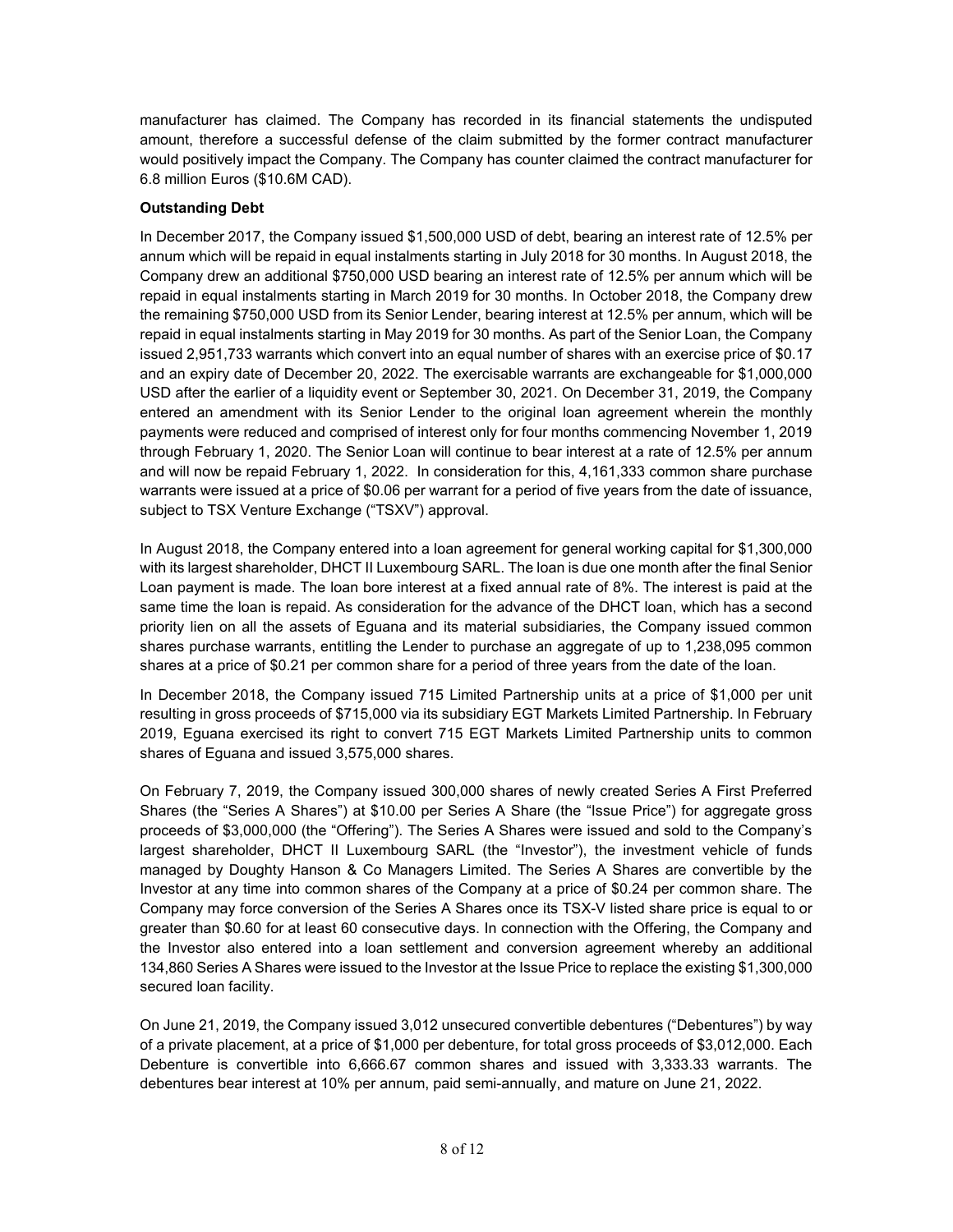On August 8, 2019, the Company closed the second tranche of the upsized debenture private placement. The Company issued 1,215 non-brokered unsecured convertible debentures at a price of \$1,000 per debenture, for total gross proceeds of \$1,215,000. The Company's largest shareholder, DHCT II Luxembourg SARL, subscribed for 1,200 of the total debentures issued. The second tranche of the debentures mature on August 8, 2022, with all other terms remaining identical to the first tranche.

In November 2019, the Company entered into a short-term bridge financing transaction ("Bridge Loan") in the amount of \$280,000 bearing an interest rate of 12.0% per annum for the initial three month period, and 24.0% per annum each month thereafter, and holds a maturity date of May 29, 2020. The Company has the right to prepay at any time a partial or the entire balance of the Bridge Loan outstanding together with accrued interest, without notice, penalty, or bonus. An administrative fee of 10% is due and payable on maturity date.

Subsequent to quarter end, in January 2020, the TSXV approved the issuance of the aforementioned 4,161,333 associated with the amending Senior Loan agreement.

# **Shareholders' Equity and Shares Outstanding**

As at March 2, 2020 226,943,753 common shares are issued and outstanding, no change from December 31, 2019. As at March 2, 2020, there are common share purchase warrants representing the right to acquire 23,846,759 common shares, an increase of 4,161,333 from December 31, 2019 due to the Senior Loan Debt amendment warrant consideration being approved by the TSXV.

As at March 2, 2020 the Company has 8,762,316 stock options outstanding, a decrease of 20,000 from December 31, 2019 due to the expiration of unexercised options. These options entitle the holders thereof to acquire up to 8,762,316 common shares. 8,098,992 stock options have vested as of today's date. The weighted average exercise price of the vested options is \$0.27 per share.

## **Off-Balance Sheet Items**

As at December 31, 2019, the Company does not have any off-balance sheet arrangements that have, or are reasonably likely to have, a current or future material effect on Eguana's financial condition, results of operations, liquidity or capital expenditures.

#### **CAPITAL EXPENDITURES**

In Q1 2020, capital expenditures totaled \$8,404 (Q1 2019 - \$83,831) and were primarily with respect to the purchase of new lab equipment.

# **RELATED PARTY TRANSACTIONS**

The Company had the following related party transactions with respect to salary and benefits:

| Salaries and benefits            | Q1      |         |
|----------------------------------|---------|---------|
|                                  | 2020    | 2019    |
|                                  |         |         |
| General and administrative       | 113,690 | 143,056 |
| Product research and development | 70.043  | 98,646  |
| Selling and marketing            | 16.269  | 19.412  |
|                                  | 200,002 | 261.114 |

Share based expenses to officers and a director was \$19,310 for the three months ended December 31, 2019 (2018 - \$56,225).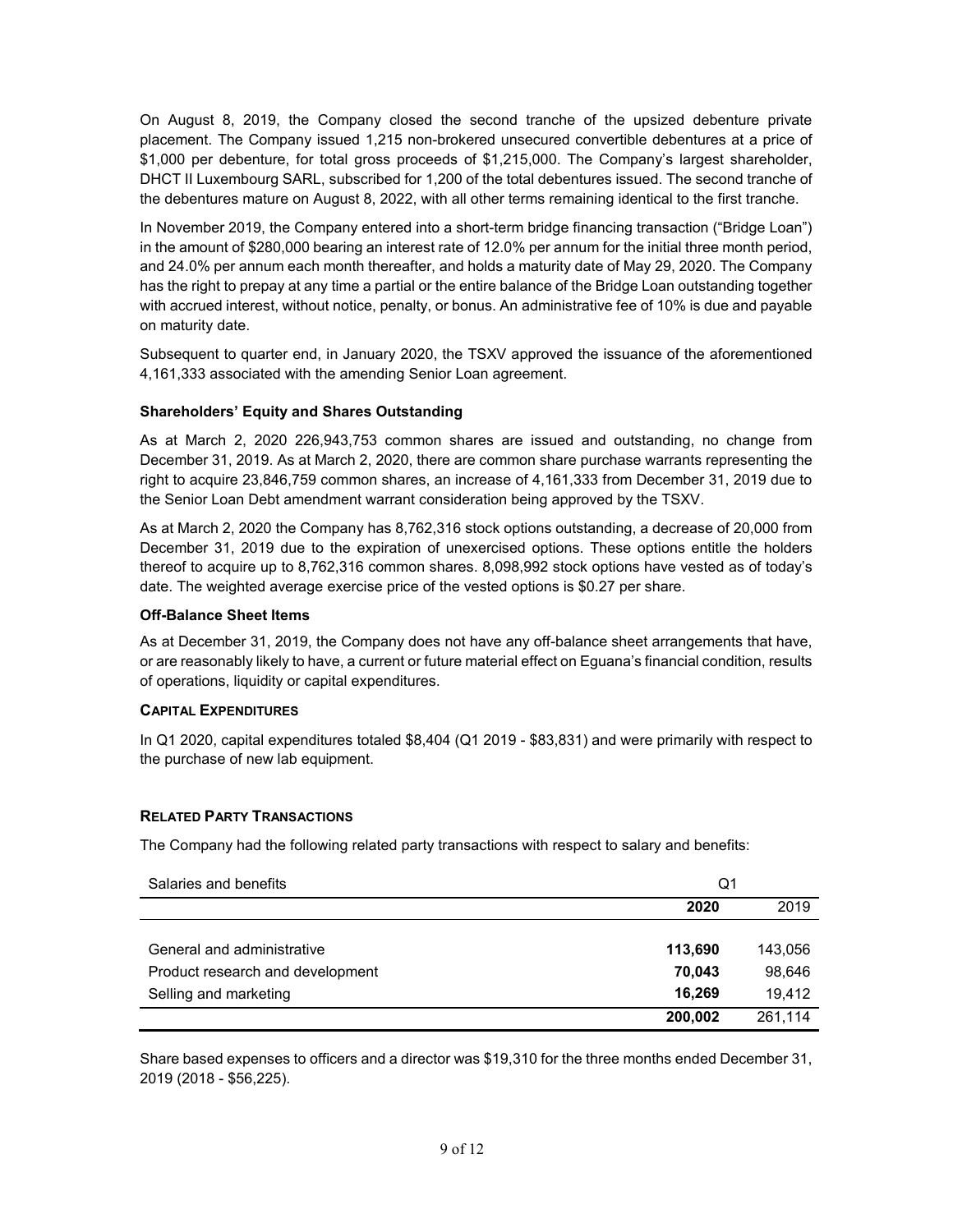Included in accounts payable and accrued liabilities is \$548,494 (September 30, 2019 - \$448,135) due to directors and key management personnel.

During three-month period ended December 31, 2019 the Company paid \$42,372 (2018 - \$36,318) to its former CEO as part of a settlement agreement and incurred \$15,832 (2017 - \$19,929) of accretion as the obligation matures.

# **RISK FACTORS AND RISK MANAGEMENT**

Our risk factors and risk management are detailed in the annual MD&A filed on SEDAR at [www.sedar.com](http://www.sedar.com/) on January 27, 2020 and have not materially changed since that time.

# **Going Concern**

The condensed interim consolidated financial statements were prepared on a going concern basis. The going concern basis assumes that the Company will continue its operations for the foreseeable future and will be able to realize its assets and discharge its liabilities and commitments in the normal course of business.

At December 31, 2019, the Company had not achieved profitable operations since its inception and had accumulated a deficit of \$70,254,629 (September 30, 2019 - \$68,668,528) and incurred a loss from operations for the three-month period ended December 31, 2019 of \$1,099,751 (December 31, 2018 - \$1,803,951). Whether and when the Company can attain profitability from operations is uncertain. The lack of profitable operations results in material uncertainties that may cast significant doubt on the Company's ability to continue as a going concern.

At December 31, 2019 the Company has a working capital deficiency of \$4,442,653 (September 30, 2019 – \$3,048,553).

The ability of the Company to continue as a going concern is dependent on completing equity or debt financings and generating profitable operations in the future in order to meet liabilities as they come due and enable the Company to continue operations. The ability to continue as a going concern may be adversely impacted by the loss of customers and declining sales per customer. To address its financing requirements, the Company may seek financing through the issuance of common shares, preferred shares, EGT Markets Limited Partnership units, debentures or other securities of the Company or its subsidiaries. The outcome of these matters cannot be predicted at this time.

#### **Government Regulation**

The operations of Eguana are subject to a variety of federal, provincial and local laws, regulations, and guidelines, including laws and regulations relating to health and safety, the conduct of operations, the protection of the environment, the operation of equipment used in its operations and the transportation of materials and equipment it provides for its customers. Of particular relevance to Eguana's business, the laws and regulations related to the interconnection of behind the meter energy resources and to the installation of lithium batteries are covered by an evolving set of regulations that are similar in scope but differ in detail in each region in which the company operates. Changes to these regulations often require investment in redesign and recertification of the company's products and may increase the cost of the product, but they affect Eguana and its competition equally with the net effect of limiting competition to those who make these investments and deferring any potential commoditization of our product category. Eguana believes that it is currently in compliance with such laws and regulations. Eguana intends to invest financial and managerial resources to ensure such compliance and will continue to do so in the future; however, it is impossible for Eguana to predict the cost or impact of such laws and regulations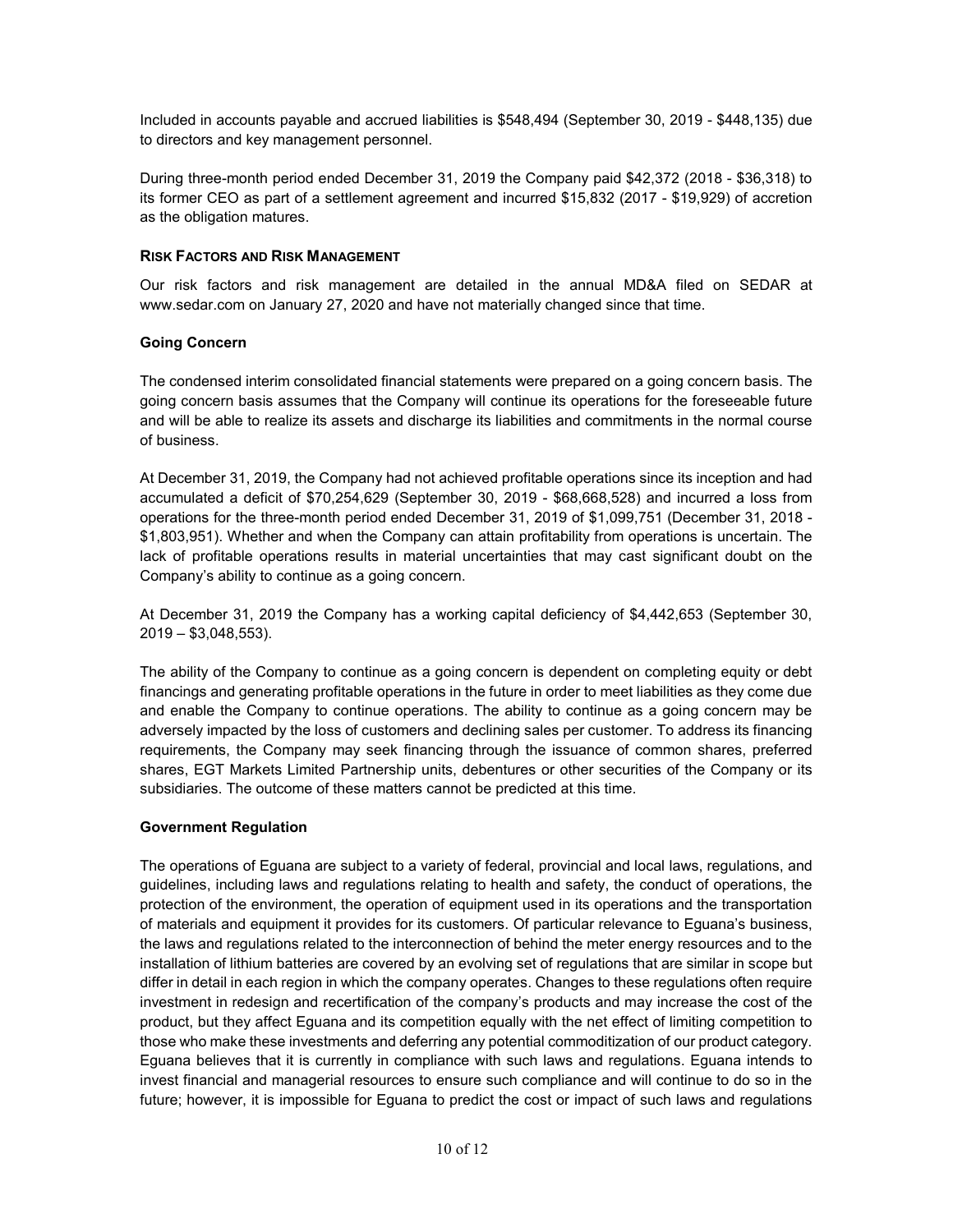on Eguana's future operations. Eguana's products are currently certified for use in Germany, the United Kingdom, France, Australia, and North America. The technical associations that are prevalent in maintaining the grid interconnection and safety standards in these countries are VDE, Australian Standards, UL, CSA, IEC, EN and FCC. The specific standards that are actively maintained for compliance by Eguana are VDE 4105, G98, AS 4777, UL 1741, UL 9540, IEC 62109 and IEC 61000.

## **ACCOUNTING POLICIES**

There have been no changes to the Company's critical accounting estimates and policies in Q1 2020 except for the adoption effective October 1, 2019 of IFRS 16, Leases ("IFRS 16") and IFRIC 23, Uncertainty over Income Tax Treatments ("IFRIC 23"). Significant accounting policies are disclosed in note 4 of the annual audited consolidated financial statements for the year ended September 30, 2019.

# **Recently issued accounting pronouncements**

# **Adoption of new and amended standards**

*IFRS 16, Leases* 

Effective October 1, 2019, the Company adopted IFRS 16 using the modified retrospective approach. The new standard requires a lessee to recognize in the statement of financial position: a liability for future lease payments (the lease liabilities) and an asset for the right to use the underlying leased asset during the lease term (the lease assets).

The Company recognized the initial effect of applying IFRS 16 as an increase in the right-of-use asset in the amount of \$551,796, with a corresponding increase to the lease liability in the same amount. The right of use asset was offset with a previously recorded lease inducement of \$41,210. Comparative information has not been restated and continues to be reported in accordance with the standards and accounting policies in effect prior to October 1, 2019.

Further details of the transition to IFRS 16 can be found in note 22 of the condensed interim consolidated financial statements ended December 31, 2019.

# *IFRIC 23, Uncertainty over Income Tax Treatments*

Effective October 1, 2019, the Company adopted IFRIC 23, Uncertainty over Income Tax Treatments. There have been no significant changes to disclosures or measurement of income taxes as a result of this application.

# **Accounting Pronouncements Issued but Not Adopted**

There were no new or amended accounting standards or interpretations issued during the three months ended December 31, 2019 that are applicable to the Company in future periods.

#### **ADVISORY SECTION**

#### **Forward-Looking Statements**

This MD&A contains forward-looking information and forward-looking statements (collectively, "forwardlooking statements") within the meaning of applicable securities laws that and are based on certain assumptions and analysis made by the Company's management as of the date of this MD&A. Forwardlooking statements include, without limitation, statements with respect to investment objectives and strategy, the development plans of the Company, regulatory changes, availability of customers, market penetration, the Company's intentions, results of operations, levels of activity, future capital and other